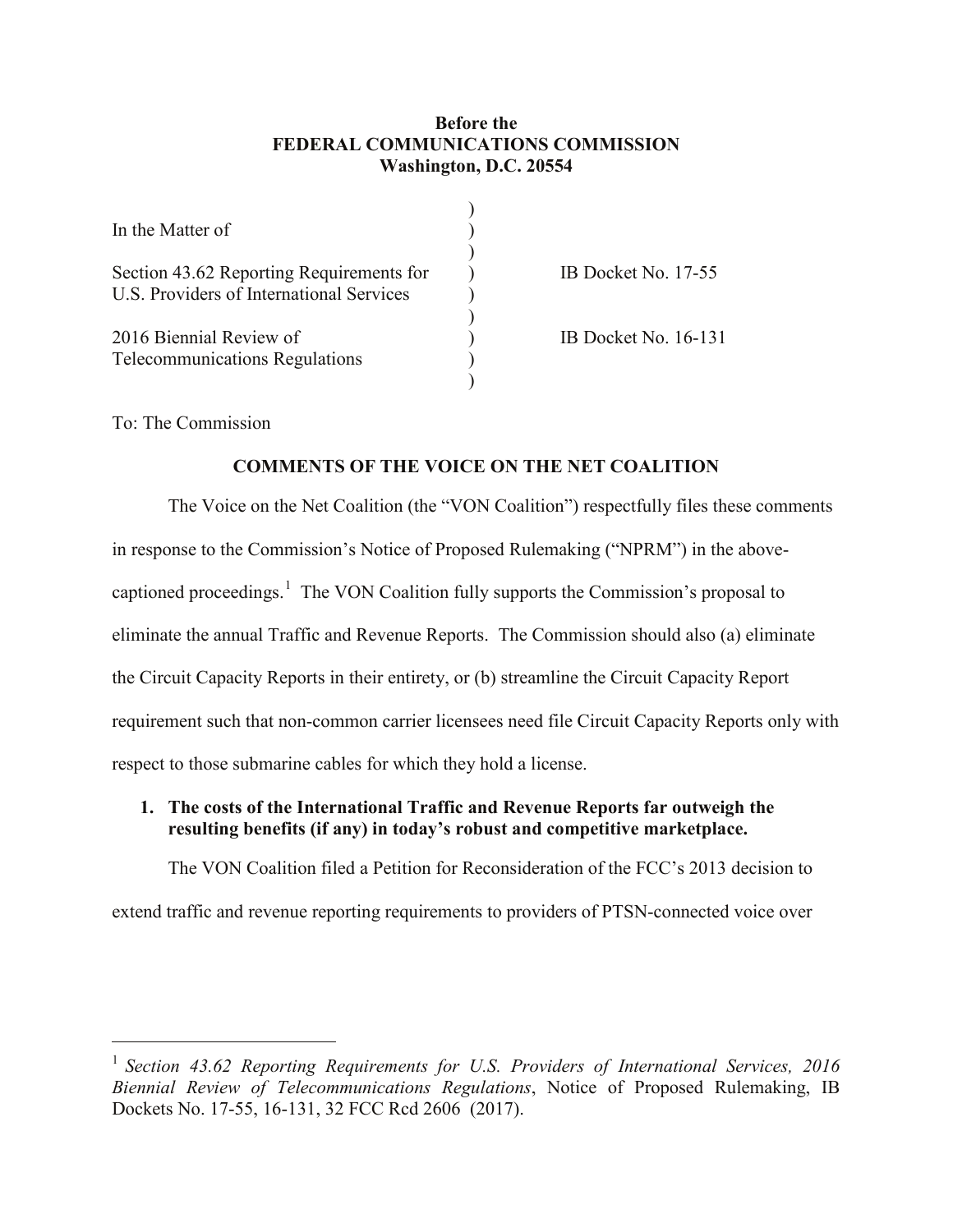Internet protocol ("VoIP") services.<sup>2</sup> Vonage Holdings Corporation and Bandwidth.com—the only other parties to participate in that proceeding—strongly supported the Petition.<sup>3</sup> Although the Commission declined to modify the reporting requirements at that time, the issue resurfaced in comments to the 2016 biennial review of FCC telecommunications regulations, where several parties recommended elimination of the Section  $43.62$  reporting requirements.<sup>4</sup> As the Commission acknowledges in the NPRM, "no party wrote in support of retaining these requirements."<sup>5</sup>

Not surprisingly, commenters in each of these proceedings voiced similar concerns. In response to the VON Petition, commenters (1) challenged the Commission's statutory authority to extend international reporting requirements to VoIP providers, (2) pointed out that international traffic and revenue information from over-the-top VoIP providers would not inform the Commission about U.S. carrier efforts to achieve cost-based termination rates and fees in foreign countries, and (3) warned that compliance with the requirement would harm the public interest by driving up consumer costs and diverting provider resources away from improving customer service. Commenters in the 2016 biennial review proceeding similarly observed that "these reports serve no apparent purpose, but impose costs on CMRS carriers by requiring them

 2 *Reporting Requirements for U.S. Service Providers of International Telecommunications Services, Amendment of Part 43 of the Commission's Rules*, Petition for Reconsideration, IB Docket No. 04-112 (filed Apr. 11, 2013) ("VON Petition"); *see also* 47 C.F.R. § 43.62(b)(2).

<sup>3</sup> Comments of Vonage Holdings Corporation, IB Docket No, 04-112 (filed July 16, 2013); Comments of Bandwidth.com Inc., IB Docket No. 04-112 (filed July 16, 2013).

 $^4$  See, e.g., USTelecom Comments, IB Docket No. 16-131 (filed Dec. 5, 2016); CTIA Comments, IB Docket No. 16-131 (filed Dec. 5, 2016); T-Mobile USA, Inc. Reply Comments, IB Docket No. 16-131 (filed Jan. 3, 2017); AT&T Services Inc. Reply Comments, IB Docket No. 16-131 (filed Jan. 3, 2017).

 $<sup>5</sup>$  NPRM ¶ 9.</sup>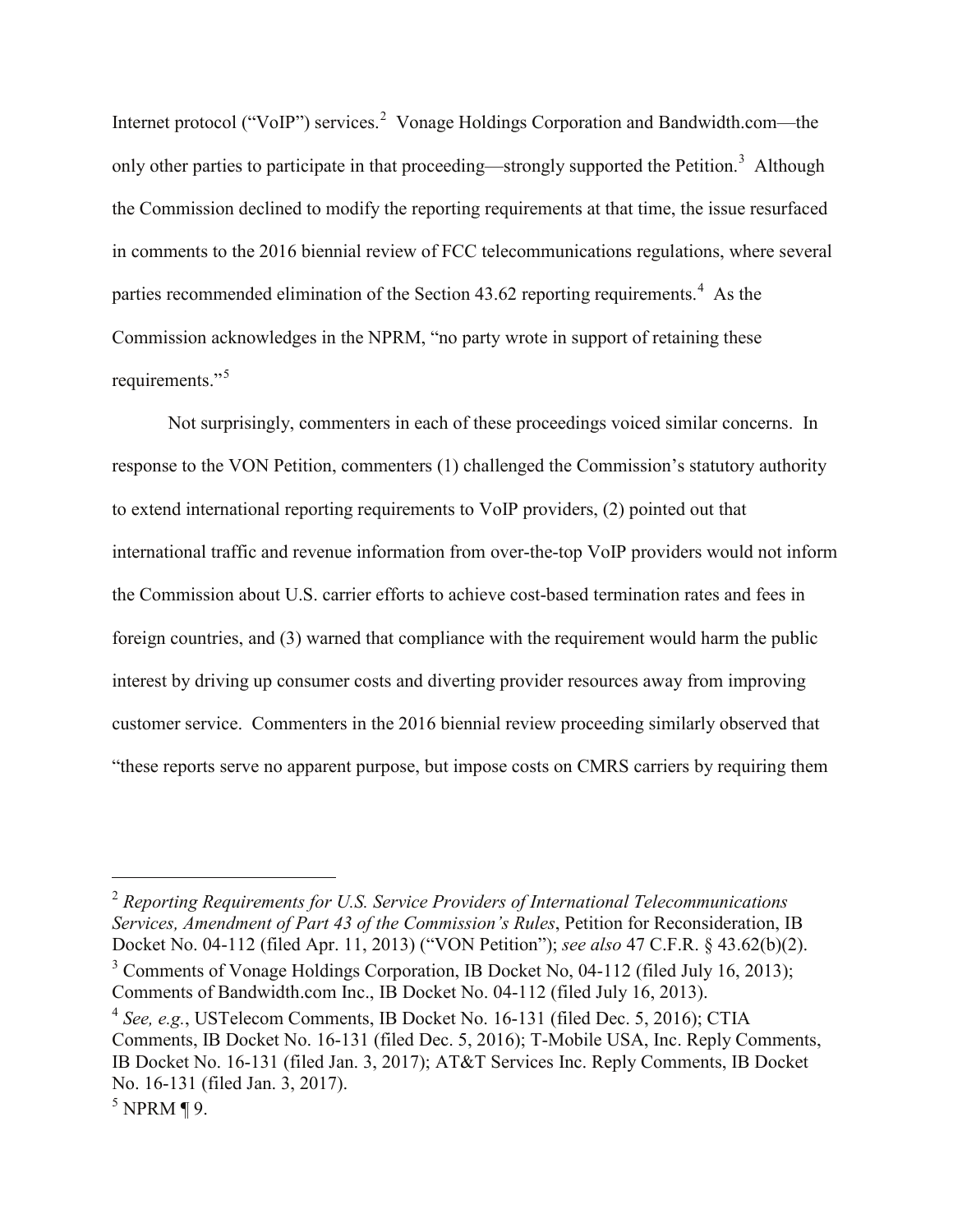to maintain extensive network systems to track and record international revenue and traffic data."<sup>6</sup>

VON Coalition members have to expend time and money to prepare the traffic and revenue reports, even those that have no or limited international revenue. While VON Coalition members acknowledge the Commission's effort to streamline the form, providers are employing complex and expensive recording systems to ensure accurate reporting. Providers also must capture and record the information in a manner that enables them to report it to the Commission using the data fields the Commission specifies, or otherwise expend time and effort to transliterate later. And, as the Commission has acknowledged, collection of this data "reveals only a fraction of the overall picture of international communications, a fraction that is likely to grow smaller over time" with the anticipated growth of non-interconnected (and often free-tothe-consumer) international VoIP services.<sup>7</sup> Moreover, other than collecting the data for the sake of having data, it is not clear how the data is actually used by the Commission or the Bureau. Particularly for VoIP providers, it is unclear whether there is any relationship between the commercial termination agreements that VoIP providers negotiate, and the international, inter-governmental settlements system.

In sum, there is widespread agreement with the Commission's assessment that "the costs of this data collection . . . now exceed the benefits of the information" such that "international

 <sup>6</sup> CTIA Comments at 11; *see also* AT&T Reply Comments (noting that preparation of tis Traffic and Revenue Report requires nearly 300 person-hours.)

 $<sup>7</sup>$  Further, the VON Coalition maintains that extension of these requirements to interconnected</sup> VoIP providers was premised on the flawed assumption that data on PSTN-connected VoIP service is relevant in helping the Commission "to support U.S. service providers' efforts to achieve cost-based termination rates and fees with other countries, to monitor U.S. international calling rates accurately, and to advise other government agencies of the characteristics of international calling." *See* VON Petition at 8.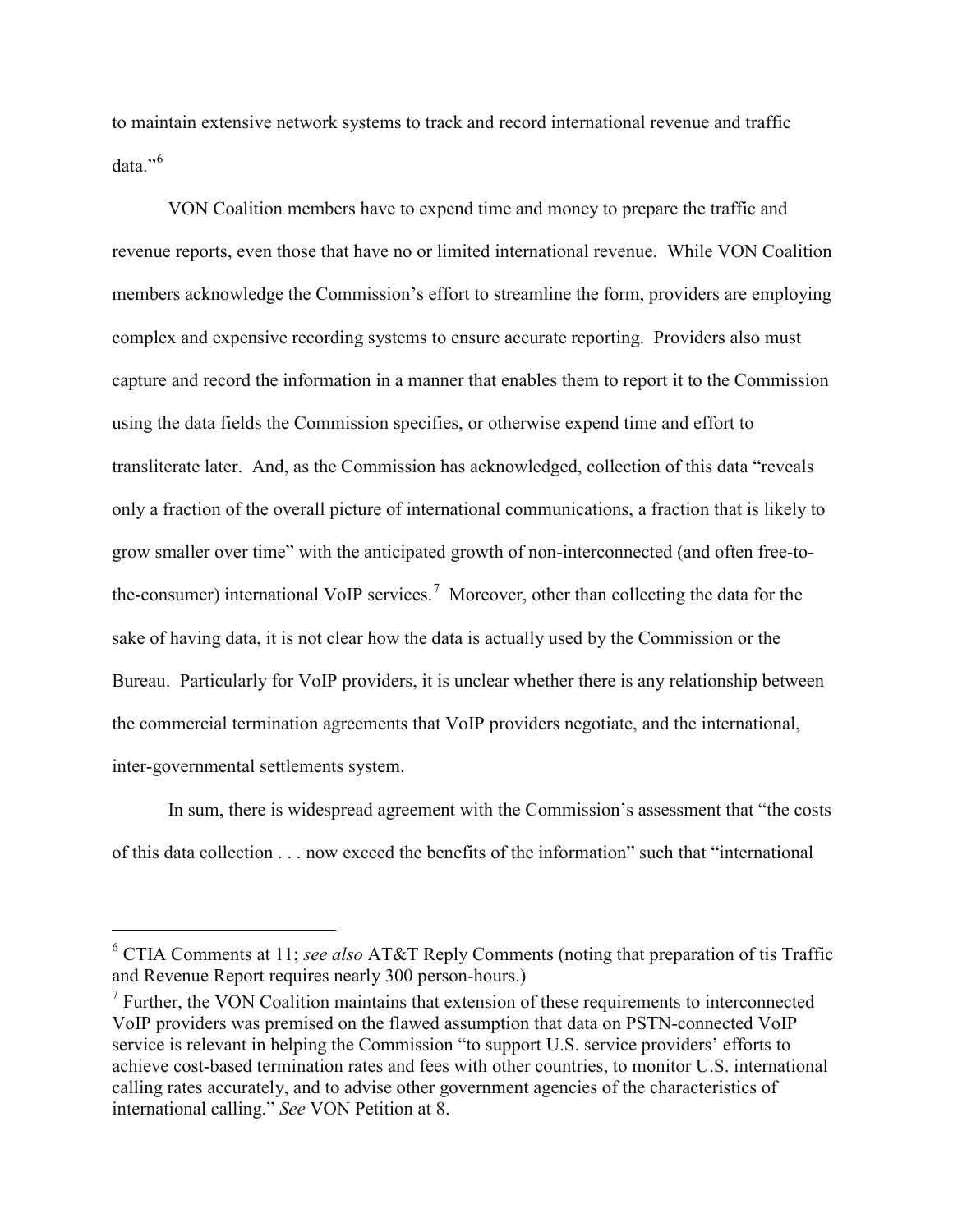traffic and revenue data collection is no longer necessary."<sup>8</sup> The VON Coalition therefore fully supports the Commission's proposal to eliminate the International Traffic and Revenue Reports.

# **2. The Commission should narrow or eliminate the Circuit Capacity Reporting requirement.**

The Commission acknowledges that the "value of Circuit Capacity Reports is less than it once was with the advent of competition throughout the international marketplace."<sup>9</sup> Nevertheless, it asserts that, unlike International Traffic and Revenue Reports, the benefits of Circuit Capacity Reports still exceed data collection costs. The NPRM seeks comment on the Commission's preliminary determination and on ways to streamline the requirements to minimize the burden on filers. $10$ 

The VON Coalition respectfully maintains that this requirement should be narrowed so as to establish that VoIP and other non-common carriers need file capacity reports only with respect to those submarine cables for which they hold a license. Alternatively, the Commission should remove the requirement altogether.

As explained in the VON Petition, there is no legitimate need for the Commission to require entities that are neither common carriers, nor licensees for the relevant submarine cable, to report on their use of cable capacity.<sup>11</sup> The Commission can ensure that common carriage services have access to submarine cable capacity by requiring a licensee for a cable to report available and planned capacity on the cable—as is already required.<sup>12</sup> Accordingly, there was

 <sup>8</sup> NPRM ¶¶ 13, 15.

 $9$  NPRM ¶ 23.

<sup>10</sup> NPRM ¶¶ 21-22.

<sup>11</sup> *See* VON Petition at 12-13.

<sup>12</sup> *See Reporting Requirements for U.S. Providers of International Telecommunications Services; Amendment of Part 43 of the Commission's Rules*, Second Report and Order, IB Docket No. 04- 112, 28 FCC Rcd 575, 608 ¶ 108(b) (2013).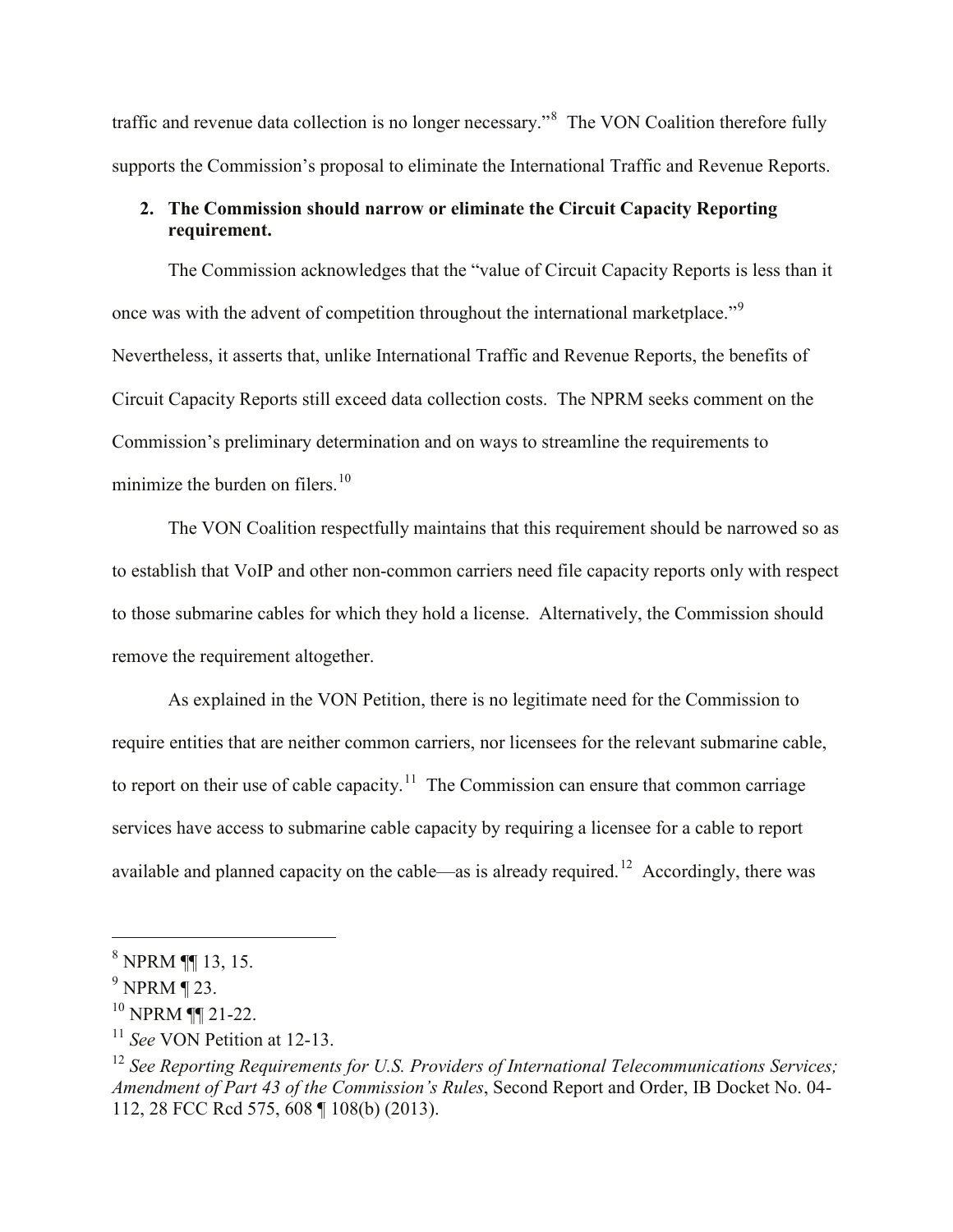never a valid reason to impose burdensome circuit capacity reporting requirements on other users of the facility.

Indeed, none of the NPRM's stated justifications for retaining the Circuit Capacity Reports is aided by requiring an entity that holds a license for a submarine cable to report all capacity it uses on other cables for which it does not hold licenses. The purported benefits of retaining the reports include (1) giving the FCC "a clear understanding of which operators have deployed what facilities where"; (2) helping the FCC and national security agencies "to understand how to protect and secure this critical international infrastructure"; and (3) enabling the FCC to "carry out its statutory obligation to assess regulatory fees on international bearer circuits."<sup>13</sup> Such goals are not aided by requiring duplicative reporting from both the licensee for a cable and other non-licensee users of the same facility.

As such, the costs associated with imposing circuit capacity reporting requirements on non-carrier licensees with respect to cables for which they do not hold a license exceed the benefits (if any) of the data collection. The VON Coalition therefore requests that the Commission eliminate or narrow the requirement as proposed herein.

 <sup>13</sup> NPRM ¶ 23.